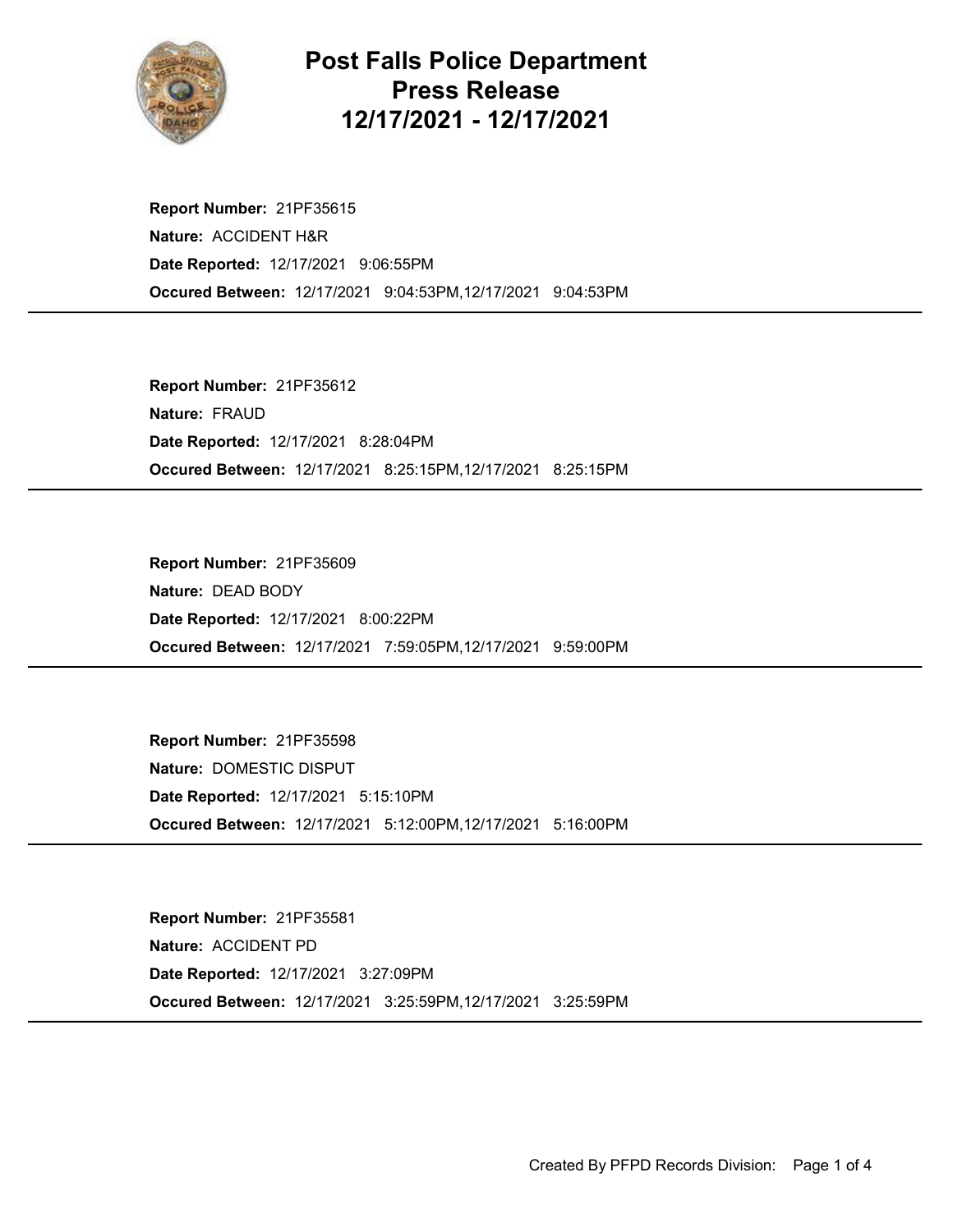Occured Between: 12/15/2021 7:30:00AM,12/17/2021 3:09:52PM Report Number: 21PF35579 Nature: RUNAWAY JUVENIL Date Reported: 12/17/2021 3:12:47PM

Occured Between: 12/17/2021 2:43:00PM,12/17/2021 2:43:02PM Report Number: 21PF35567 Nature: ACCIDENT INJURY Date Reported: 12/17/2021 2:44:07PM

Occured Between: 12/17/2021 2:38:44PM,12/17/2021 2:38:47PM Report Number: 21PF35564 Nature: ACCIDENT PD Date Reported: 12/17/2021 2:40:11PM

Occured Between: 12/17/2021 2:26:42PM,12/17/2021 2:26:47PM Report Number: 21PF35560 Nature: ACCIDENT INJURY Date Reported: 12/17/2021 2:27:11PM

Occured Between: 12/17/2021 1:16:16PM,12/17/2021 1:16:16PM Report Number: 21PF35553 Nature: AGENCY ASSIST Date Reported: 12/17/2021 1:17:44PM

Occured Between: 12/17/2021 12:58:42PM,12/17/2021 12:58:42PM Report Number: 21PF35548 Nature: ACCIDENT PD Date Reported: 12/17/2021 12:59:58PM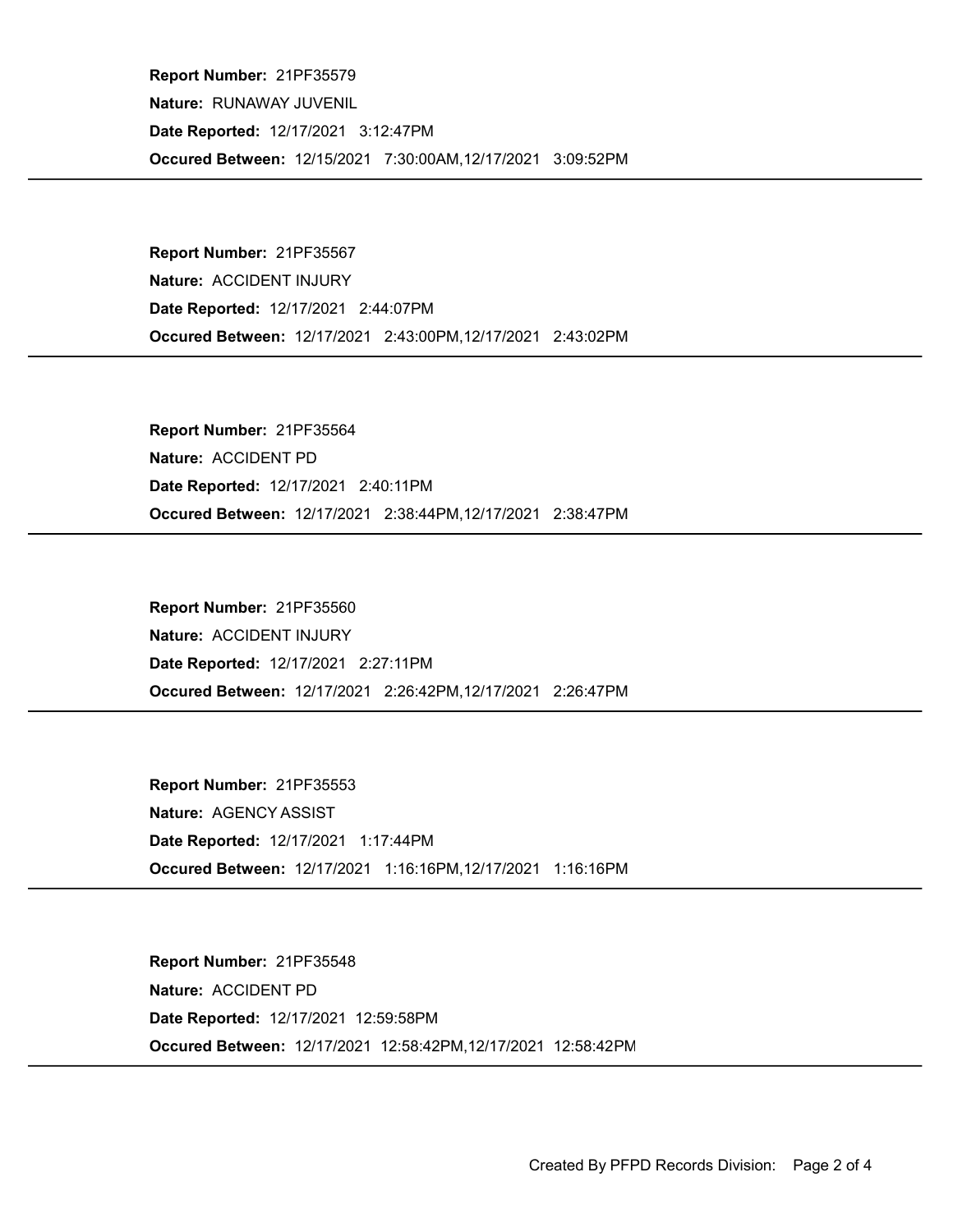Occured Between: 12/17/2021 12:53:38PM,12/17/2021 12:53:38PM Report Number: 21PF35545 Nature: ACCIDENT PD Date Reported: 12/17/2021 12:53:56PM

Occured Between: 12/17/2021 11:30:12AM,12/17/2021 11:30:12AM Report Number: 21PF35527 Nature: ACCIDENT PD Date Reported: 12/17/2021 11:31:57AM

Occured Between: 12/17/2021 11:07:29AM,12/17/2021 11:07:29AM Report Number: 21PF35524 Nature: BATTERY Date Reported: 12/17/2021 11:10:24AM

Occured Between: 12/17/2021 8:33:04AM,12/17/2021 8:33:05AM Report Number: 21PF35503 Nature: ACCIDENT UNK Date Reported: 12/17/2021 8:34:40AM

Occured Between: 12/17/2021 8:13:36AM,12/17/2021 8:13:36AM Report Number: 21PF35501 Nature: ACCIDENT PD Date Reported: 12/17/2021 8:16:16AM

Occured Between: 12/17/2021 7:37:25AM,12/17/2021 7:37:26AM Report Number: 21PF35497 Nature: ACCIDENT PD Date Reported: 12/17/2021 7:38:47AM